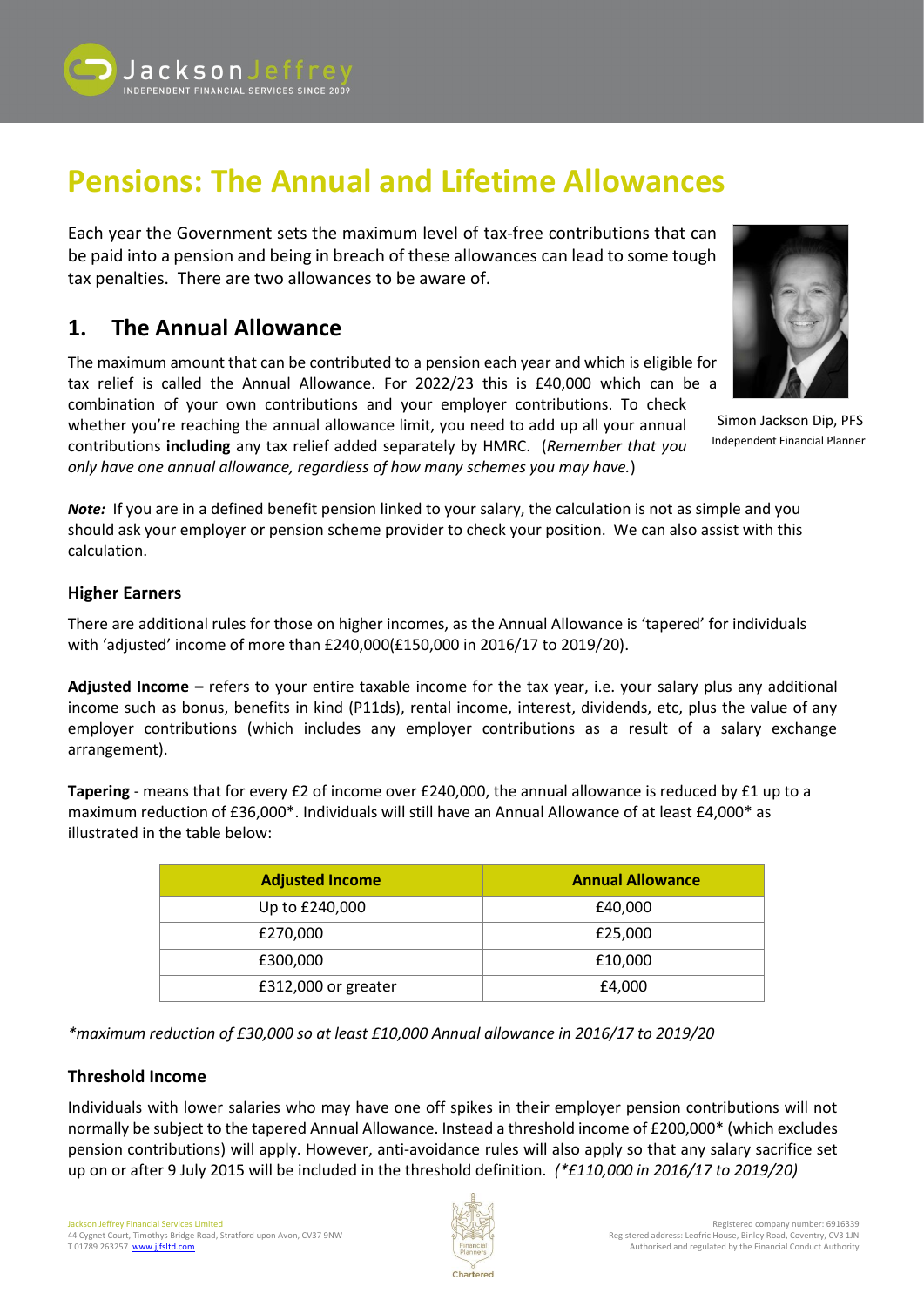

#### **The 'Carry Forward' Option**

If you pay the maximum contribution for the current tax year, then you are able to carry forward any unused Annual Allowance from the 3 previous years. However, you must have been a member of a registered pension scheme in those years which you wish to carry forward.

If you have already taken an income from your pension using the new retirement flexibility rules introduced in April 2016, your Annual Allowance could already be restricted to £4,000 per annum and carry forward of unused Annual Allowance from the previous 3 years would not be available.

You *may* therefore be effected if

- **a.** your total income is greater than £240,000, and
- **b.** your total annual pension contributions exceed £4,000

Bear in mind that future wage increases could take you over the limit if you are already on a high salary.

**Important Note** – The maximum tax relievable contribution that an *individual* can pay to pensions each tax year is 100% of their relevant earnings or £3,600 whichever is the greater. This is subject to an overall maximum of the Annual Allowance together with any unused annual allowances from the previous 3 years.

## **2. The Standard Lifetime Allowance**

The standard lifetime allowance, is, as its name implies, the maximum pension fund you can build up during your lifetime that is free of tax charges.

This amount normally increases each year in line with the Consumer Price Index and currently stands at £1,073,100. It will remain at this level until 2025/26. Unless you have some form of lifetime allowance protection, amounts over this limit are taxable: 55% if paid as a lump sum, or 25% if paid as an income.

Even if your pension pot is below the lifetime allowance but a reasonable size nonetheless, you may wish to refer to the tables over the page, which illustrate the investment growth that would be needed to reach the current standard lifetime allowance.

In certain circumstances it is possible to retain a higher Lifetime Allowance of £1.25m and would be possible if:

- the value of your pension savings at 6<sup>th</sup> April 2016 were in excess of £1m, *or*
- Since 6<sup>th</sup> April 2016 you/your employer will no longer pay any pension contributions in the future.

# **A Word of Caution**

In some circumstances it may be worth continuing your pension contributions and paying the tax penalty anyway, for instance where your contributions are largely or entirely financed by your employer. However, you should seek professional advice and check all the implications carefully before taking any action.

**There is clearly a lot to consider. For more information or assistance please get in touch with us on 01789 263257 or email us at [justask@jjfsltd.com](mailto:justask@jjfsltd.com)**

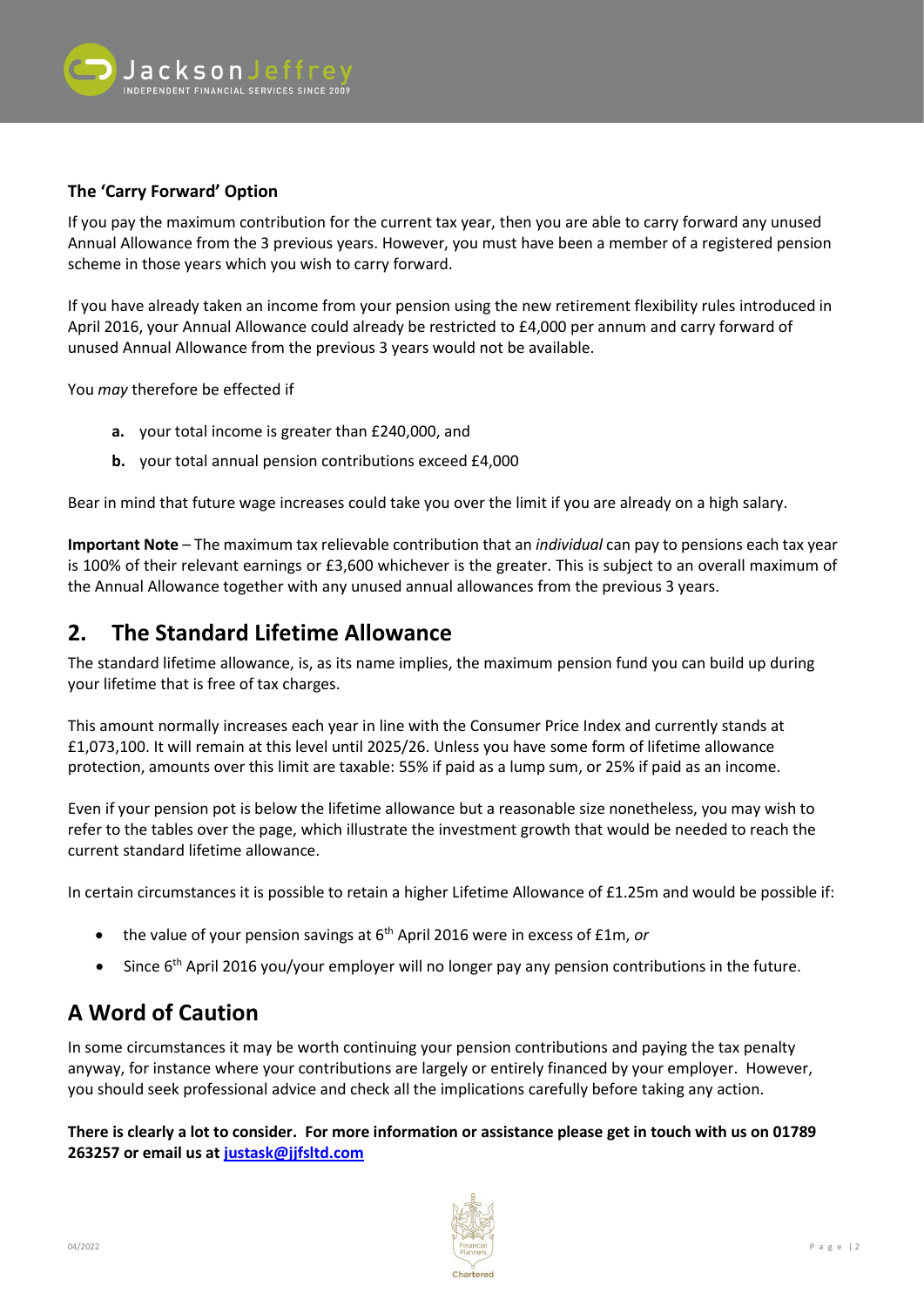

*Information in this document is valid for tax year 2022/23*

### **Annual growth rate required to fund for £1,073,100**

| Term to<br>Retirement<br>Existing<br><b>Fund Value</b> | 5 years | 10 years | 15 years | 20 years |
|--------------------------------------------------------|---------|----------|----------|----------|
| £100,000                                               | 60.74%  | 26.78%   | 17.14%   | 12.60%   |
| £200,000                                               | 39.93%  | 18.29%   | 11.85%   | 8.76%    |
| £300,000                                               | 29.03%  | 13.59%   | 8.87%    | 6.58%    |
| £400,000                                               | 21.82%  | 10.37%   | 6.80%    | 5.06%    |
| £500,000                                               | 16.50%  | 7.94%    | 5.22%    | 3.89%    |
| £600,000                                               | 12.33%  | 5.99%    | 3.95%    | 2.95%    |
| £700,000                                               | 8.92%   | 4.36%    | 2.89%    | 2.16%    |
| £800,000                                               | 6.05%   | 2.98%    | 1.98%    | 1.48%    |
| £900,000                                               | 3.58%   | 1.77%    | 1.18%    | 0.88%    |

*Growth rate shown is the compound annual rate payable at the beginning of each year*

*Information in this document is valid for tax year 2022/23*